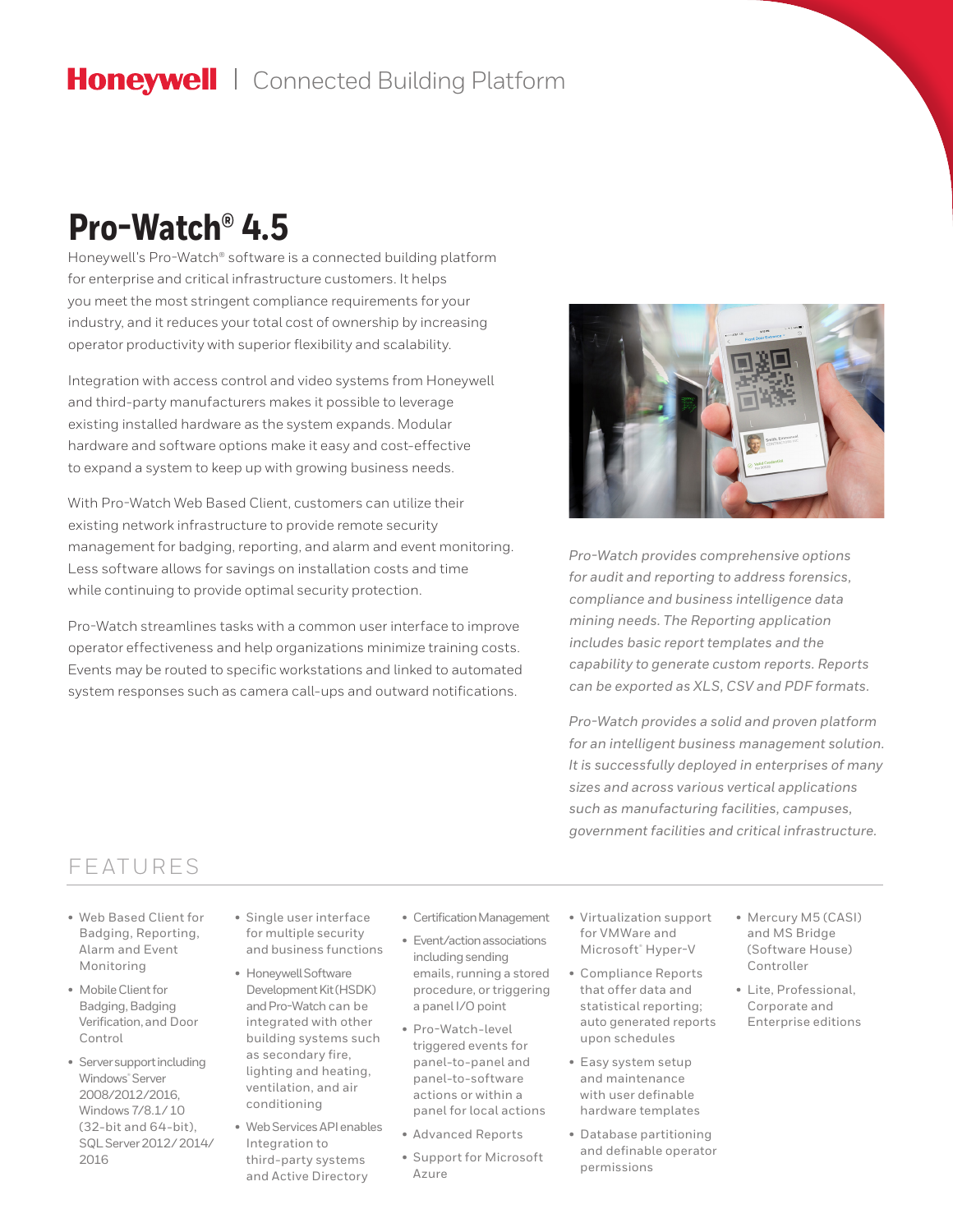*The Pro-Watch suite offers base software licenses that address security needs from small sites to global enterprises:*

#### *Pro-Watch Lite Edition:*

*Basic functionality for the small office with support for up to 32 doors on PW-Series panels.* 

#### *Pro-Watch Professional*

*Edition: Complete security functionality with more options for medium-sized organizations with up to 64 doors for organizations requiring integrated processes or regulatory compliance.*

#### *Pro-Watch Corporate*

*Edition: Complete security for larger organizations and campuses. Additional high availability options make this edition the optimal choice for organizations requiring 24/7 business continuity plans for their security system.*

#### *Pro-Watch Enterprise*

*Edition: Global security system that merges multiple Pro-Watch Corporate Edition systems to efficiently manage badgeholder data and report on events across the organization.* 

#### **Small Systems:  Pro-Watch Lite and Pro-Watch Professional Editions**

Pro-Watch Lite Edition (PWLT) and Pro-Watch Professional Edition (PWPE) are optimized for the needs of smaller security systems.

These editions leverage Microsoft® SQL Express 2016 (included), so the server can be accommodated on either a workstation for a single PC or on a separate server. In either case, additional clients may be connected to the server up to supported limits. Refer to the specifications guide on page 5 for more details.

Pro-Watch Lite Edition offers basic functionality for the small office and features Pro-Watch PW Series access controllers. Additional client licenses can be added as needed up to a total of 4.

Pro-Watch Professional Edition is ideal for sites requiring more than 32 readers or up to 6 client workstations.

#### **Medium & Large Systems:  Pro-Watch Professional and Pro-Watch Corporate Editions**

Both Pro-Watch Professional Edition (PWPE) and Pro-Watch Corporate Edition (PWCE) are targeted for the needs of medium to large installations.

An IT topology deployment with a separate server is recommended. Workstations can be connected via LAN or WAN, making it convenient to manage multiple sites on a single server. Pro-Watch Professional Edition features Microsoft SQL Express 2016 (included).

Both editions offer numerous options to meet a variety of security needs. For limits on connectivity support in PWPE, refer to the specifications guide on page 5.

PWCE is truly the best fit for the largest systems and campuses because it has no restrictions on numbers of add-on readers or workstations. Honeywell also offers redundant solutions on PWCE for organizations requiring 24/7 operations.

#### **Integrations available using Pro-Watch**

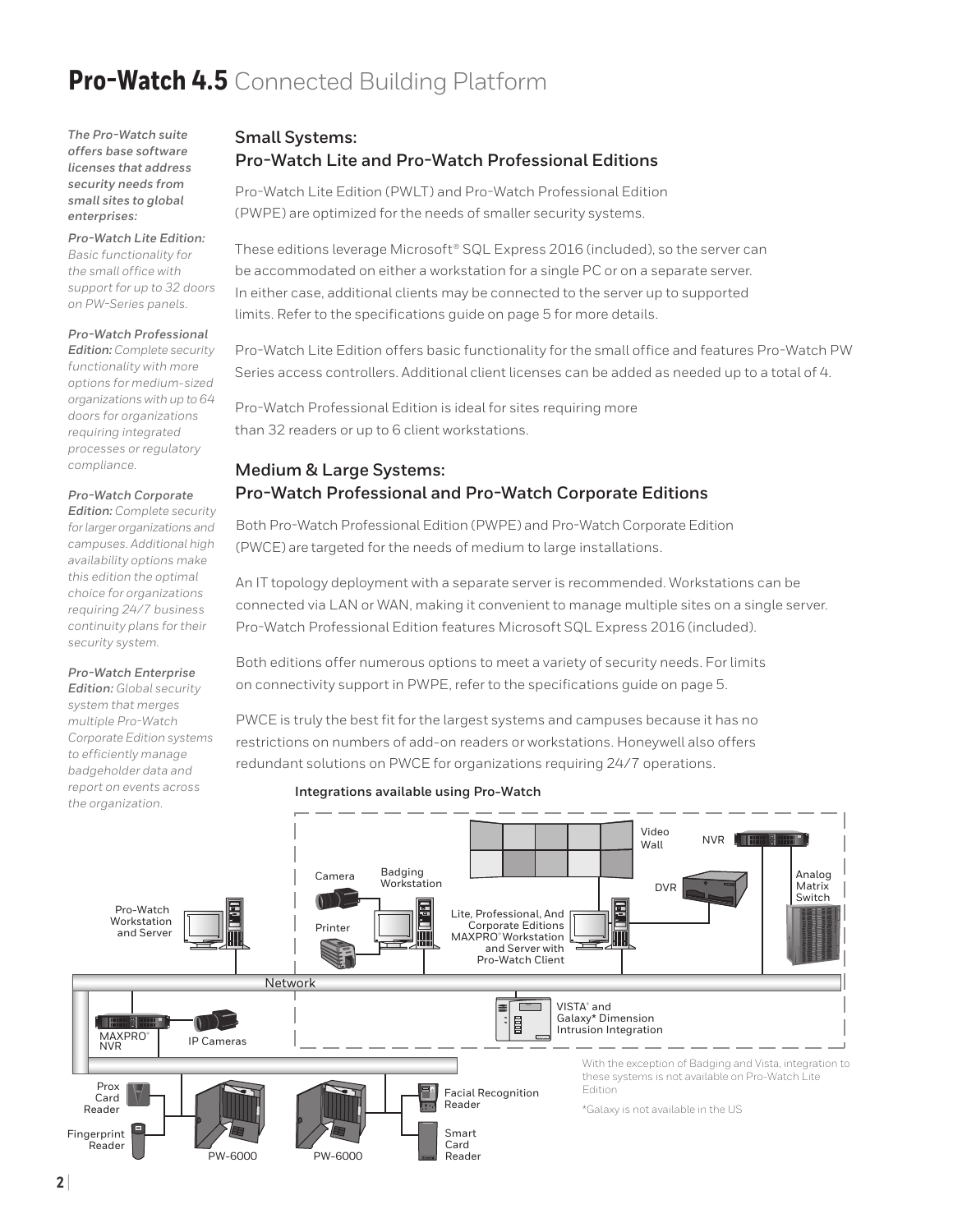### **Enterprise Systems: Pro-Watch Enterprise Edition**

Pro-Watch Enterprise Edition (PWEE) provides a security solution for the global organization by sharing badgeholder identities and event data across the organization.

With a PWEE system, an enterprise server facilitates two-way data sharing among regional servers. This enables single credential solutions across organizations.

If equipped with two or more Pro-Watch Corporate Editions (PWCE), an organization may easily upgrade its servers to become part of an Enterprise system. Each Corporate Edition server becomes a regional server and retains regional system control.

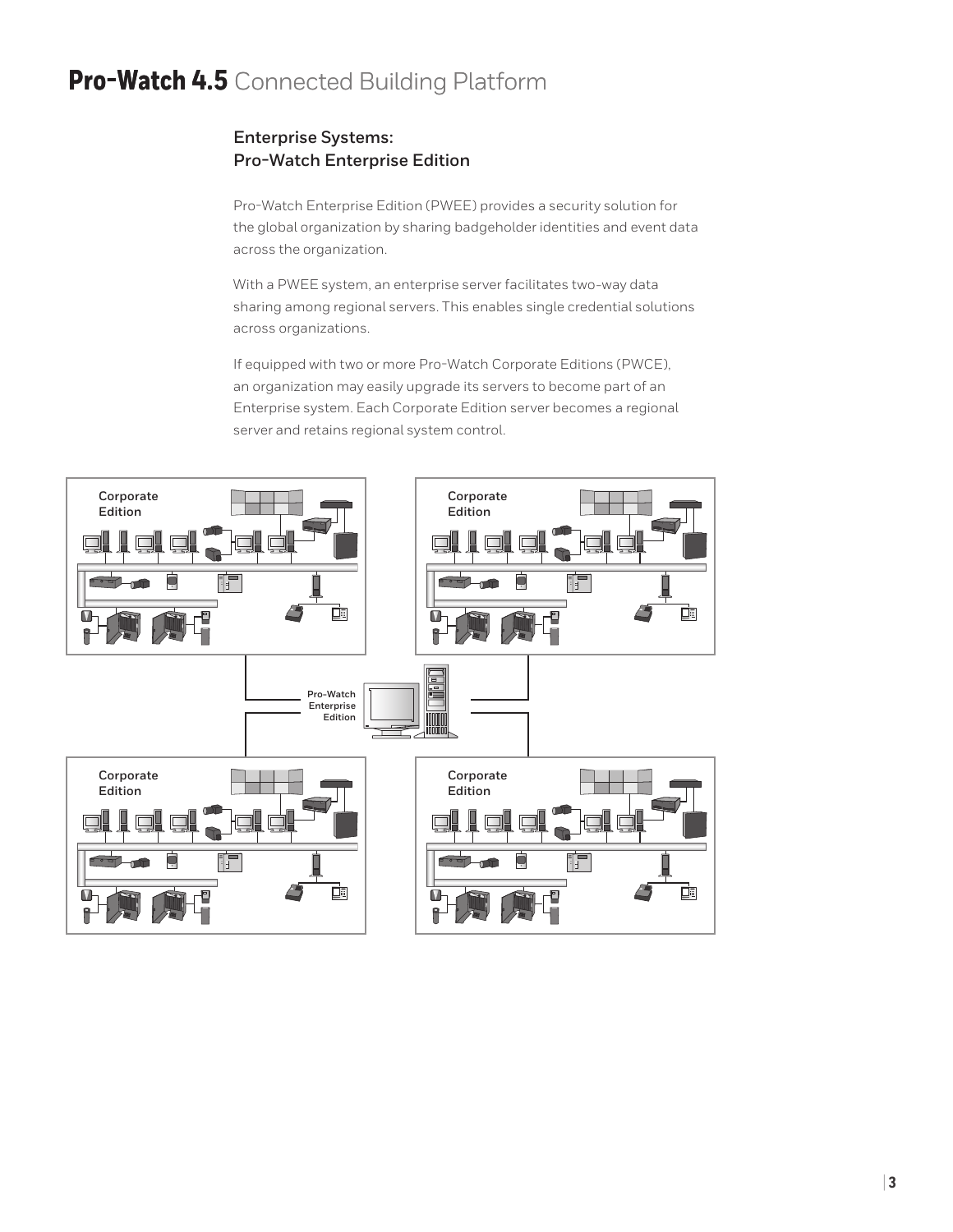### PROFESSIONAL, CORPORATE & ENTERPRISE EDITIONS

- Standard Badging and Advanced Badging client
- Available IOS/Android Mobile Client with support for Badging functions and Door Control
- 2-D PDF417 barcode add-on license for badging
- Option for Transportation Security Clearinghouse (TSC) background checks in Pro-Watch AP (Airport) and Vendor management Portal
- Integration to Honeywell VISTA® panels 128 /250 FBP, FBPT, BPE, and BPT, and GX in North America and to Honeywell Galaxy Dimension GD-48, GD-96, GD-264, GD-520 in Europe
- Event Procedures triggers on consecutive duplicate events
- Mustering, antipassback and guard tour
- Minimum and maximum occupancy enforcement
- Integrates video devices added in MAXPRO® VMS
- Supports Commend intercom system servers GE200, GE300, GE700 and GE800
- Detailed historic records for tracking configuration changes, security operations and device events to comply with audit requirements for regulatory compliance
- Intercoms linked to readers and locations on maps provide quick access to specific units
- Options for integrating biometrics, third-party hardware, radar-video solutions and IT convergence
- High availability and redundant server solutions (Corporate Edition)
- Support for Wireless Locksets from Allegion, Assa Abloy, and Salto
- Support for Disconnected Locksets from Salto
- Direct support for Biometric Readers from Morpho and Iris ID
- FICAM PACS Infrastructure APL Listed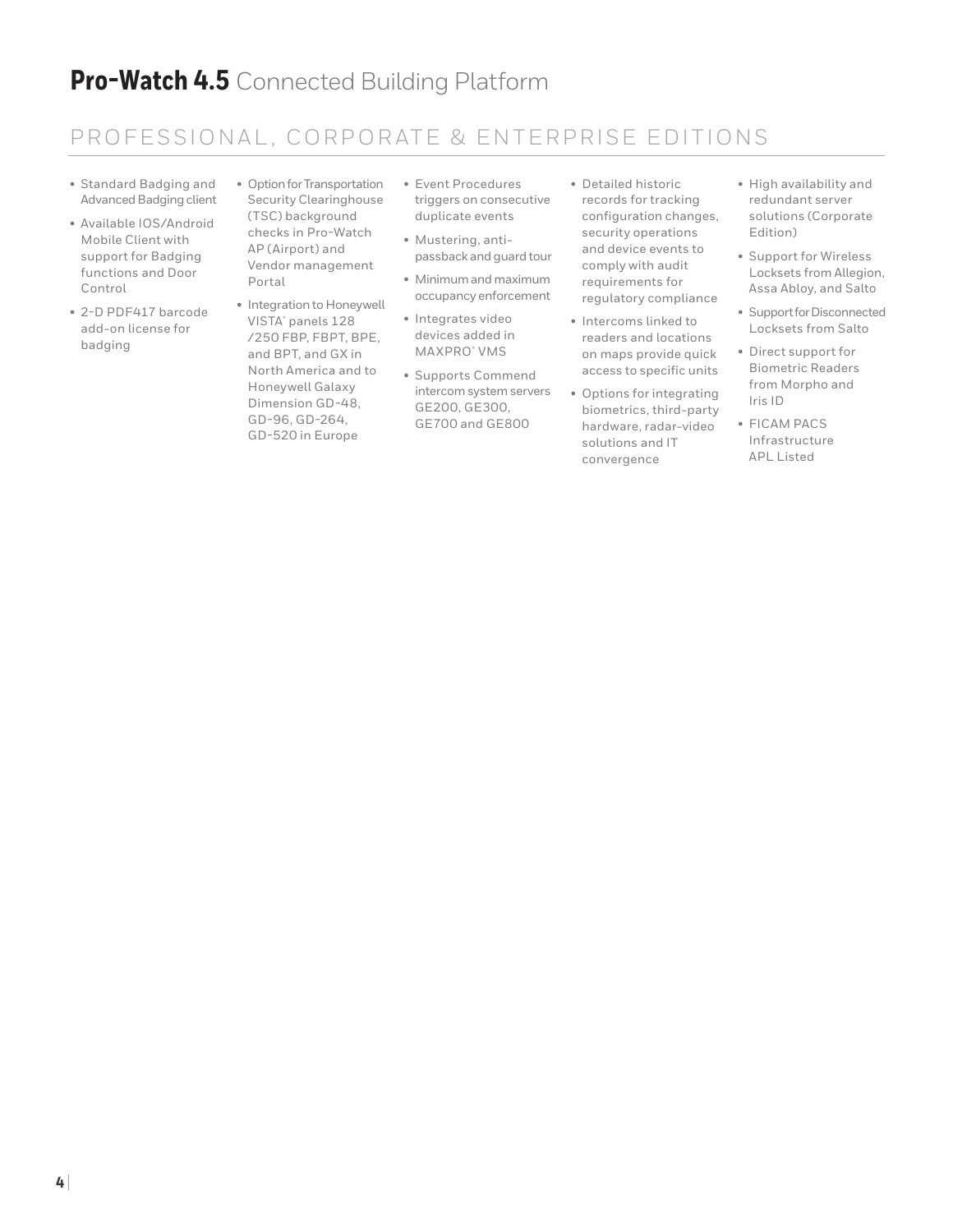## SPECIFICATIONS

|                                                         | <b>LITE</b>                            | <b>PROFESSIONAL</b>                    | <b>CORPORATE</b>                       | <b>ENTERPRISE<sup>3</sup></b> |
|---------------------------------------------------------|----------------------------------------|----------------------------------------|----------------------------------------|-------------------------------|
| STANDARD CLIENT LICENSES (NON-BADGING)                  |                                        |                                        |                                        |                               |
| Quantity included with base system                      | 1                                      |                                        |                                        | $\overline{2}$                |
| Maximum quantity that can be added                      | 2                                      | 5                                      | Unrestricted                           | Unrestricted                  |
| BADGING/ADVANCE BADGING CLIENT LICENSES <sup>1</sup>    |                                        |                                        |                                        |                               |
| Quantity included with base system                      | 1                                      |                                        |                                        | N/A                           |
| Maximum quantity that can be added                      | 2                                      | 5                                      | Unrestricted                           | N/A                           |
| <b>READER LICENSES</b>                                  |                                        |                                        |                                        |                               |
| Quantity included with base system                      | 32                                     | 32                                     | 96                                     | N/A                           |
| Maximum quantity that can be added                      | $\Omega$                               | 32                                     | 20.000                                 | N/A                           |
| <b>REGIONAL SERVER LICENSES</b>                         |                                        |                                        |                                        |                               |
| Quantity included with base system                      | N/A                                    | N/A                                    | N/A                                    |                               |
| Maximum quantity that can be added                      | N/A                                    | N/A                                    | N/A                                    | Unrestricted <sup>2</sup>     |
| COMPLIANCE REPORT MANAGER CLIENT LICENSES               |                                        |                                        |                                        |                               |
| Quantity included with base system                      | N/A                                    | N/A                                    | N/A                                    | N/A                           |
| Maximum quantity that can be added <sup>3</sup>         | Limited by Standard<br>Client Licenses | Limited by Standard<br>Client Licenses | Limited by Standard<br>Client Licenses | N/A                           |
| <b>DATABASE SUPPORT</b>                                 |                                        |                                        |                                        |                               |
| SQL 2012 and 2016 Express (10 GB maximum database size) | Yes                                    | Yes                                    | Yes                                    | No                            |
| SQL 2012, 2014, and 2016 Standard                       | No                                     | No                                     | Yes                                    | Yes                           |

1 Must have a standard client license on a machine in order to run an Advanced Badging client license.

2 Must order one regional server in an Enterprise system for each PWCE server in the system.

3 Enterprise system capabilities align with Corporate for respective regional servers.

Enterprise systems link together two or more Corporate Edition systems to share badgeholder identities and events among the Corporate Edition systems.

## PRO-WATCH CLIENT WORKSTATION<sup>1</sup> SPECIFICATIONS

| <b>FEATURE</b>                   | <b>RECOMMENDED</b>                                                                                                                                                                               |
|----------------------------------|--------------------------------------------------------------------------------------------------------------------------------------------------------------------------------------------------|
| Processor                        | Intel® Core™ i3, i5, or i7 Processor 2.8 GHz or higher.                                                                                                                                          |
| PC Type                          | Workstation or Server hardware                                                                                                                                                                   |
| System Memory (RAM) <sup>1</sup> | 4 GB for Windows 7/8.1 (32 and 64 bit)<br>4 GB for Windows 10                                                                                                                                    |
| Operating System                 | Windows 7<br>Windows® $8.1$ (32 or 64 bit)<br>Windows 10<br>Windows 2012/2016 Server Enterprise or Standard edition (32 or 64 bit)<br>NOTE: ALL versions require Professional edition or higher. |
| <b>DVD</b> Drive                 | Yes                                                                                                                                                                                              |
| <b>Hard Drives</b>               | Capacity, Speed, Interface: 80 GB or larger 7,200 RPM SATA or SAS                                                                                                                                |
| USB connection                   | 2.0                                                                                                                                                                                              |
| Network connection               | 100Mbits/sec or greater, GB recommended                                                                                                                                                          |
| Video resolution                 | 1024x768 pixels; 24 bit color or higher                                                                                                                                                          |
| Multimedia                       | Standard VGA Graphics Adapter (Display adapter)                                                                                                                                                  |

1 Includes RAM required by the client machine to run the Windows operating system.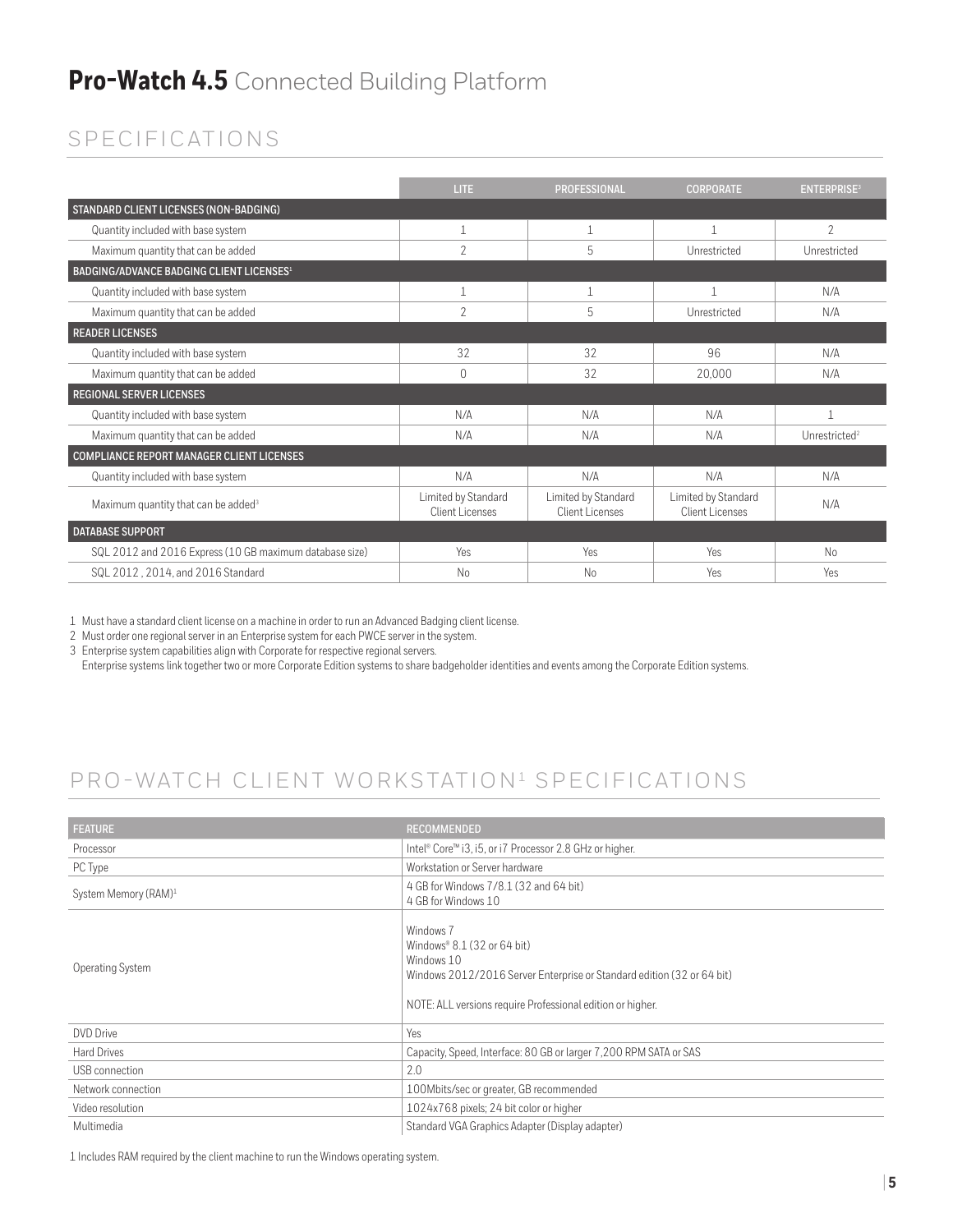### PRO-WATCH SERVER<sup>1</sup> SPECIFICATIONS

| <b>FEATURE</b>                                                                   | <b>SMALL SYSTEM REQUIREMENT</b>                                                                                    | <b>LARGER SYSTEM REQUIREMENT</b>                                                                                                                                                                                           |
|----------------------------------------------------------------------------------|--------------------------------------------------------------------------------------------------------------------|----------------------------------------------------------------------------------------------------------------------------------------------------------------------------------------------------------------------------|
| Recommended Processor                                                            | Intel® Xeon® processor E3 or E5 family 3.0 GHz or higher<br>(12 cores or greater), Intel Core i5 2.8 GHz or higher | Intel® Xeon® processor E5 or E7 family 3.6 GHz or higher<br>(24 cores or greater)                                                                                                                                          |
| Recommended Operating System                                                     | Windows 10*<br>Windows Server 2012/2016                                                                            | Windows Server 2012/2016                                                                                                                                                                                                   |
|                                                                                  | * Requires Professional edition or higher                                                                          |                                                                                                                                                                                                                            |
| Recommended Database System                                                      | SQL Server 2012/2014/2016                                                                                          | SQL Server 2012/2014/2016                                                                                                                                                                                                  |
| <b>Email Notification</b>                                                        | Required for SMTP Server. Used for integrated identity authentication.                                             | Required for SMTP Server. Used for integrated identity authentication.                                                                                                                                                     |
| Recommended PC Type<br>(Server or Workstation)                                   | Workstation or Server hardware                                                                                     | Server hardware recommended<br>Workstation hardware supported (requires stability in mission<br>critical environments)                                                                                                     |
| Recommended System<br>Memory (RAM)                                               | 16 GB minimum, 32 GB recommended or greater<br>(based on OS selected)                                              | 32 GB minimum, 64 GB recommended                                                                                                                                                                                           |
| DVD Drive                                                                        | Yes                                                                                                                | <b>Yes</b>                                                                                                                                                                                                                 |
| Hard Drives <sup>2, 3</sup>                                                      | Capacity, Speed, Interface:<br>160 GB SSD or 7,200RPM or higher SATA or SAS                                        | RAID Array 1: (OS or hardware based RAID 1)<br>Capacity, Speed, Interface: 160 GB SSD or 7,200RPM or higher SATA<br>or SAS (SSD preferable)<br>RAID Array 2: (Application Databases)<br>(Hardware based RAID 5 or RAID 10) |
|                                                                                  | *Size may vary according to transaction storage<br>and other variables such as archives, backups, etc.             | Capacity, Speed, Interface: 300 GB 7, 200RPM or higher SATA or SAS                                                                                                                                                         |
|                                                                                  |                                                                                                                    | *Size may vary according to transaction storage and<br>other variables such as archives, backups, etc.                                                                                                                     |
| Removable media for database<br>backup <sup>4</sup> database backup <sup>4</sup> | 160 GB or larger USB or eSATA drive                                                                                | 300 GB or larger USB drive or eSATA drive                                                                                                                                                                                  |
| Network connection                                                               | 100Mbits/sec or greater, GB recommended                                                                            | 100Mbits/sec or greater, GB recommended                                                                                                                                                                                    |
| Video resolution                                                                 | 1024x768 pixels; 24 bit color or higher                                                                            | 1024x768 pixels; 24 bit color or higher                                                                                                                                                                                    |
|                                                                                  | Standard VGA Graphics Adapter (Display adapter)                                                                    | Standard VGA Graphics Adapter (Display adapter)                                                                                                                                                                            |

- 1 For a system to be considered small, the Pro-Watch system shall have less than 5 clients, no more than 128 online readers, less than 5000 historical events per day, and proper database maintenance conducted by the end user or servicing dealer. For a system to be large, it must have between 5000 and 50,000 historical events per day, between 128 and 512 online readers, between 5 and 15 client workstations, and proper database maintenance conducted by the end user or servicing dealer. If the system will have more than 50,000 events per day, exceed 512 online readers, exceed 15 client workstations, or use Pro-Watch server side functions like anti-passback, event triggers and procedures, Real Time Data Transfer Utility, HSDK, etc. please consult Honeywell for custom server sizing.
- 2 RAID technology used for the larger system server Disk sets 1 and 2. When several physical disks are set up to use RAID technology, the operating system will be installed on a single disk (OS installed on RAID1 mirrored set) and the Database and Storage on a separate disk (RAID 5 or 10 disk set)
- 3 To estimate database storage space, use the following approximations and add to the base DB size of 500MB:
	- Badgeholder storage = (# of badgeholders) x (75KB)\* estimate based on typical captured picture size
	- Event history storage = (# of events per day)  $x$  (2.5 KB)  $x$  (# of days to retain in server)
- Audit history storage = [(# of cardholder changes per day) + (# of system configuration changes per day)+(# of events per day)+(# of operator system changes per day)]\* (1.2KB) x (# of days to retain in server)
- 4 Honeywell highly recommends some type of removable media for daily database backups. Database backups should be removed from the server and stored in a safe, secure location so in the event of system failure this valuable data can be recovered. We recommend two or more removable media per server based upon end user processes. Alternatively, Honeywell system installers can engage the end-user's IT group to participate in some type of network backup program.
	- Important Notice These server and workstation hardware guidelines are intended for use as a reference only. The specifications are subject to changes due to market conditions, software updates, manufacturing changes, and other variables outside of our control. Honeywell recommends for planning based on system growth and expansion, operating system updates and upgrades, database engine updates and upgrades, end user system expansion, historical data retention requirements, and archive data storage requirements. Please consult with Honeywell as applicable for assistance.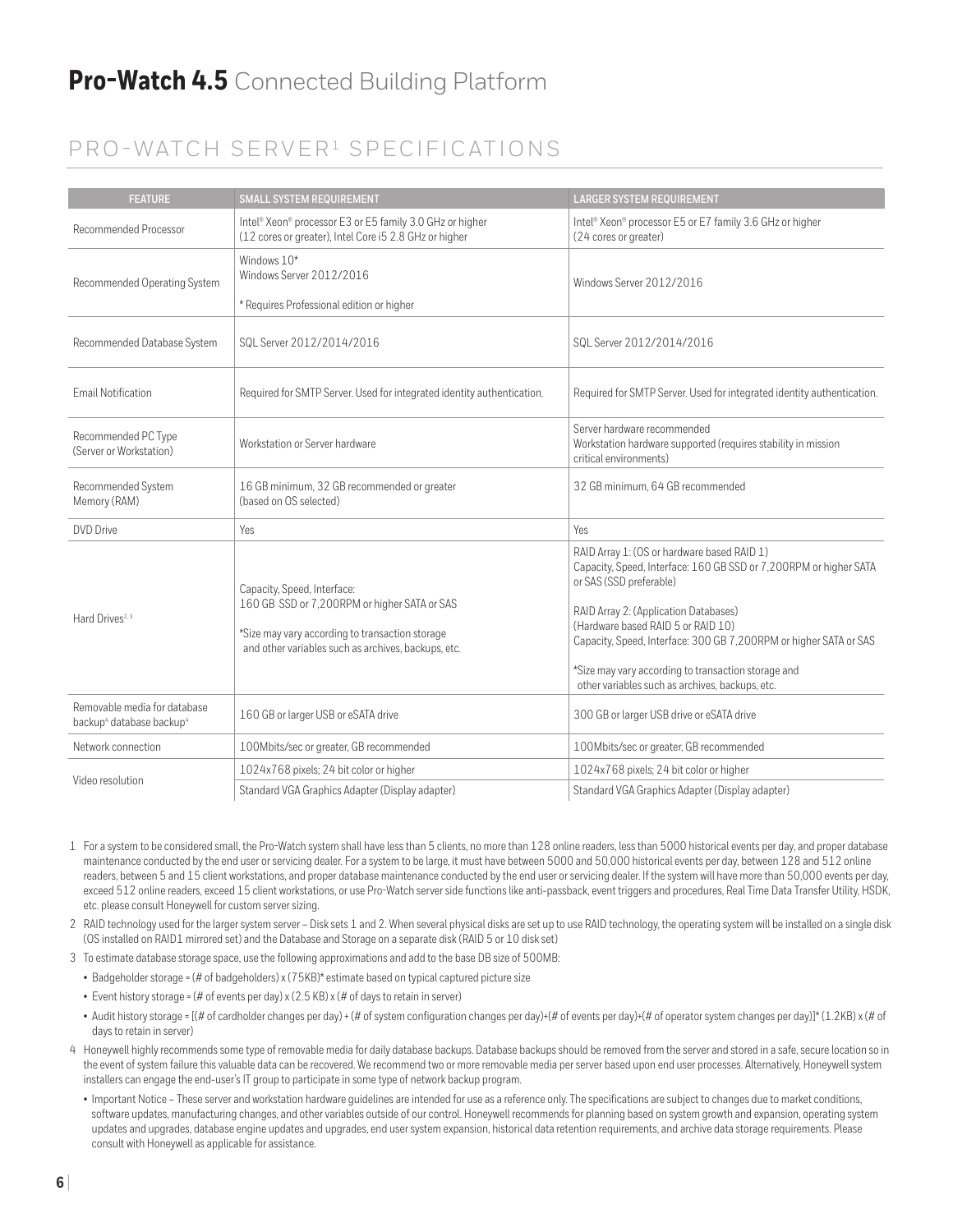## ORDERING

| <b>PART NUMBER</b>                      | <b>DESCRIPTION</b>                                                                                                                                                        |
|-----------------------------------------|---------------------------------------------------------------------------------------------------------------------------------------------------------------------------|
| <b>PRO-WATCH LITE SOFTWARE</b>          |                                                                                                                                                                           |
|                                         | <b>BASIC SOFTWARE LICENSE</b>                                                                                                                                             |
| PW45LTSW                                | Pro-Watch 4.5 LE Server Software - 1 Server License, 32 Reader License                                                                                                    |
|                                         | <b>ADD-ON CLIENT LICENSES</b>                                                                                                                                             |
| PW45LTSWCL                              | Single Concurrent User LE Edition Software License add-on                                                                                                                 |
| <b>PWBADGEL</b>                         | Pro-Watch 4.5 Single Concurrent Classic/Advanced Badging License add-on. This includes license only and requires a single concurrent client license<br>(part PW45LTSWCL). |
|                                         | <b>UPGRADES</b>                                                                                                                                                           |
| PW45LTPE32R2U                           | Upgrade from Pro-Watch 4.5 LE to Pro-Watch PE with one client.                                                                                                            |
| PRO-WATCH PROFESSIONAL EDITION SOFTWARE |                                                                                                                                                                           |
|                                         | <b>BASE SOFTWARE LICENSE</b>                                                                                                                                              |
| PW45PESW                                | Pro-Watch 4.5 PE Server Software - 1 Server License, 1 Concurrent User License, 1 Concurrent Advanced Badging License, 32 Reader License                                  |
|                                         | <b>ADD-ON CLIENT LICENSES</b>                                                                                                                                             |
| PW45SWCL                                | Single User Software License add-on for PWPE and PWCE                                                                                                                     |
| <b>PWBADGEL</b>                         | Pro-Watch 4.5 Single Concurrent Classic/Advanced Badging License add-on. This includes license only and requires a single concurrent client<br>license (part PW45SWCL).   |
| PRO-WATCH AIRPORT BADGING               | Call for details.                                                                                                                                                         |
|                                         | <b>ADD-ON READER LICENSES</b>                                                                                                                                             |
| PWRDR32                                 | 32 Reader License add-on, in addition to the 32 standard readers. (PWPE supports a maximum of 64 readers.)                                                                |
| <b>PWWRDR</b>                           | 1 Wireless Reader License                                                                                                                                                 |
|                                         | <b>UPGRADES</b>                                                                                                                                                           |
| PWPECE32R                               | Upgrade from PE to CE for one server, maintains user count from PE and increases readers from 32 to 96                                                                    |
| PWPECE64R                               | Upgrade from PE to CE for one server, maintains user count from PE and increases readers from 64 to 96                                                                    |
| <b>PWSTDMERIC</b>                       | 1 Mercury Standard Protocol Intelligent Controller License                                                                                                                |
| PRO-WATCH CORPORATE EDITION SOFTWARE    |                                                                                                                                                                           |
|                                         | <b>BASE SOFTWARE LICENSE</b>                                                                                                                                              |
| PW45CESW                                | Pro-Watch 4.5 CE Server Software - 1 Server License, 1 Concurrent User License, 1 Concurrent Classic/Advanced Badging License, License for 96<br>readers                  |
|                                         | <b>ADD-ON CLIENT LICENSES</b>                                                                                                                                             |
| PW45SWCL                                | Single User Software License add-on for PWPE and PWCE.                                                                                                                    |
| <b>PWBADGEL</b>                         | Pro-Watch 4.5 Single Concurrent Classic/Advanced Badging License add-on. This includes license only, and requires a single concrrent client<br>license (part PW45SWCL).   |
|                                         | <b>ADD-ON READER LICENSES</b>                                                                                                                                             |
| PWRDR32                                 | 32 Reader License add-on                                                                                                                                                  |
| PWRDR64                                 | 64 Reader License add-on                                                                                                                                                  |
| PWRDR128                                | 128 Reader License add-on                                                                                                                                                 |
| PWRDR256                                | 256 Reader License add-on                                                                                                                                                 |
| PWRDR512                                | 512 Reader License add-on                                                                                                                                                 |
| <b>PWWRDR</b>                           | 1 Wireless Reader License                                                                                                                                                 |
| <b>PWDSCRDR</b>                         | 1 Salto Disconnected Wireless Reader License                                                                                                                              |
| <b>PWSTDMERIC</b>                       | 1 Mercury Standard Protocol Intelligent Controller License                                                                                                                |